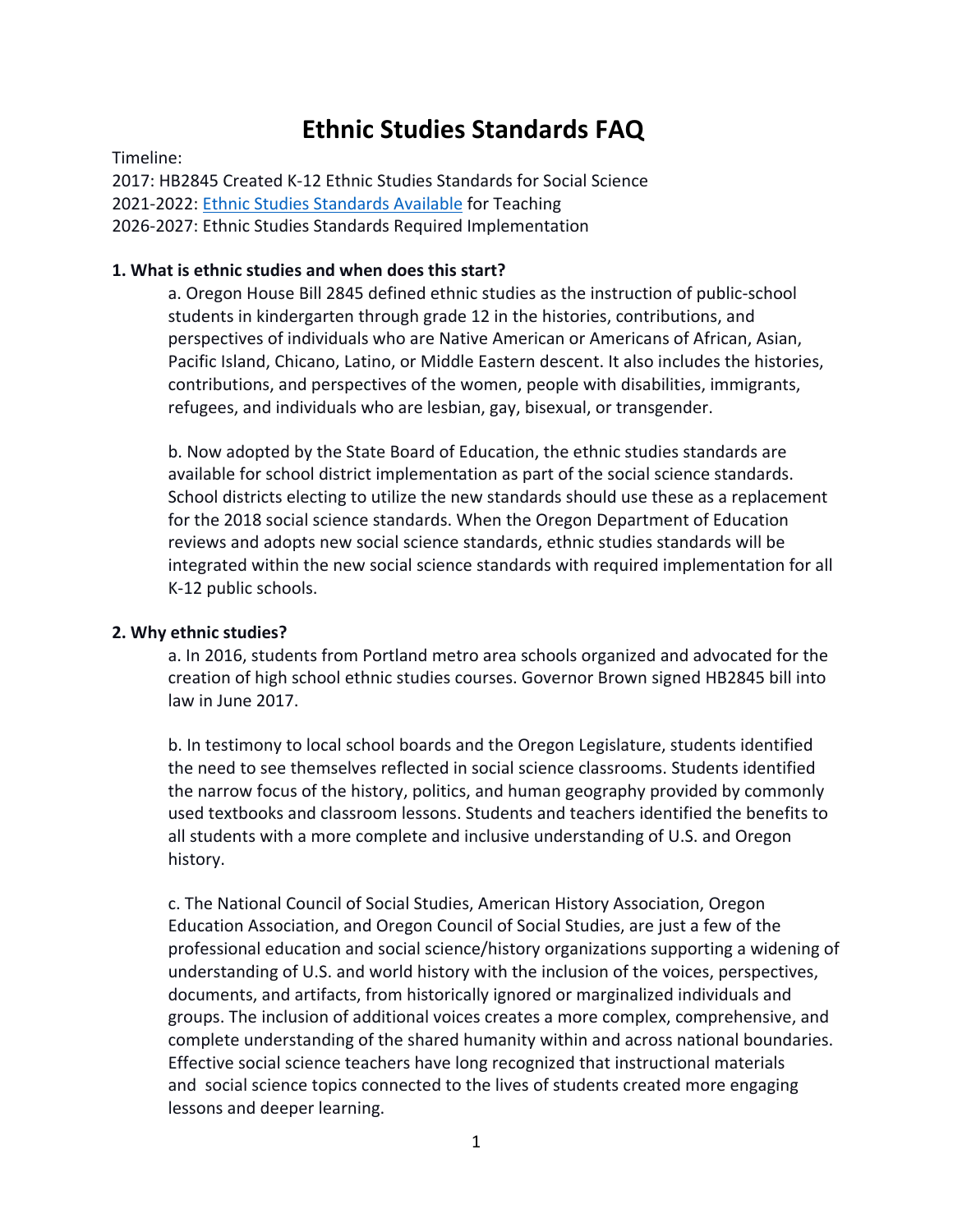# **3. What are the standards?**

a. The ethnic studies standards are included in the K-12 social science standards for Civics and Government, Economics, Geography, Financial Literacy, History, and Social Science Analysis. The complete social science standards are available for review.

## **4. How were the ethnic studies standards created?**

a. Oregon HB2845 was signed into law in 2017 and called for an advisory group comprised of representatives from community organizations representing the communities identified in ethnic studies to create recommendations for ethnic studies standards.

b. A diverse panel of K-12 teachers from eleven Education Service Districts used the recommendations from the advisory group to align the recommendations to the 2018 social science standards for use in the classroom.

c. The Oregon Department of Education engaged with various community groups and sought public feedback to share the ethnic studies standards, collect feedback, and make adjustments to the standards.

## **5. Do the ethnic studies standards replace the social science standards?**

a. School districts adopting the ethnic studies before 2026 should replace the "multicultural standards" currently identified in the 2018 Oregon Social Science Standards document. School districts will not be required to address the ethnic studies standards until 2026.

#### **6. Are ethnic studies only for social science?**

a. Although many literature teachers utilize ethnic studies curriculum and texts for classroom instruction, HB2845 specifically requires only social science standards to include ethnic studies. Examining history, politics, economics, and geography through the lens of ethnic studies encourages the inclusion of multiple perspectives and experiences. Likewise, approaching a piece of literature through an ethnic studies lens allows a depth of investigation that is missing otherwise. Readers can ask whose voices are present, and whose voices are missing in the text, but even more, it allows readers to examine why those voices might be missing.

## **7. Are there ethnic studies lesson plans?**

a. No. These are ethnic studies standards. As with all of the K-12 social science standards, school districts and teachers will select materials and design lesson plans that best support the teaching and assessment of learning for these standards.

## **8. Is there an ethnic studies course?**

a. No. These ethnic studies standards are intended to be incorporated into social science lessons. In K-8, the standards will be addressed during lessons on Oregon, U.S., or world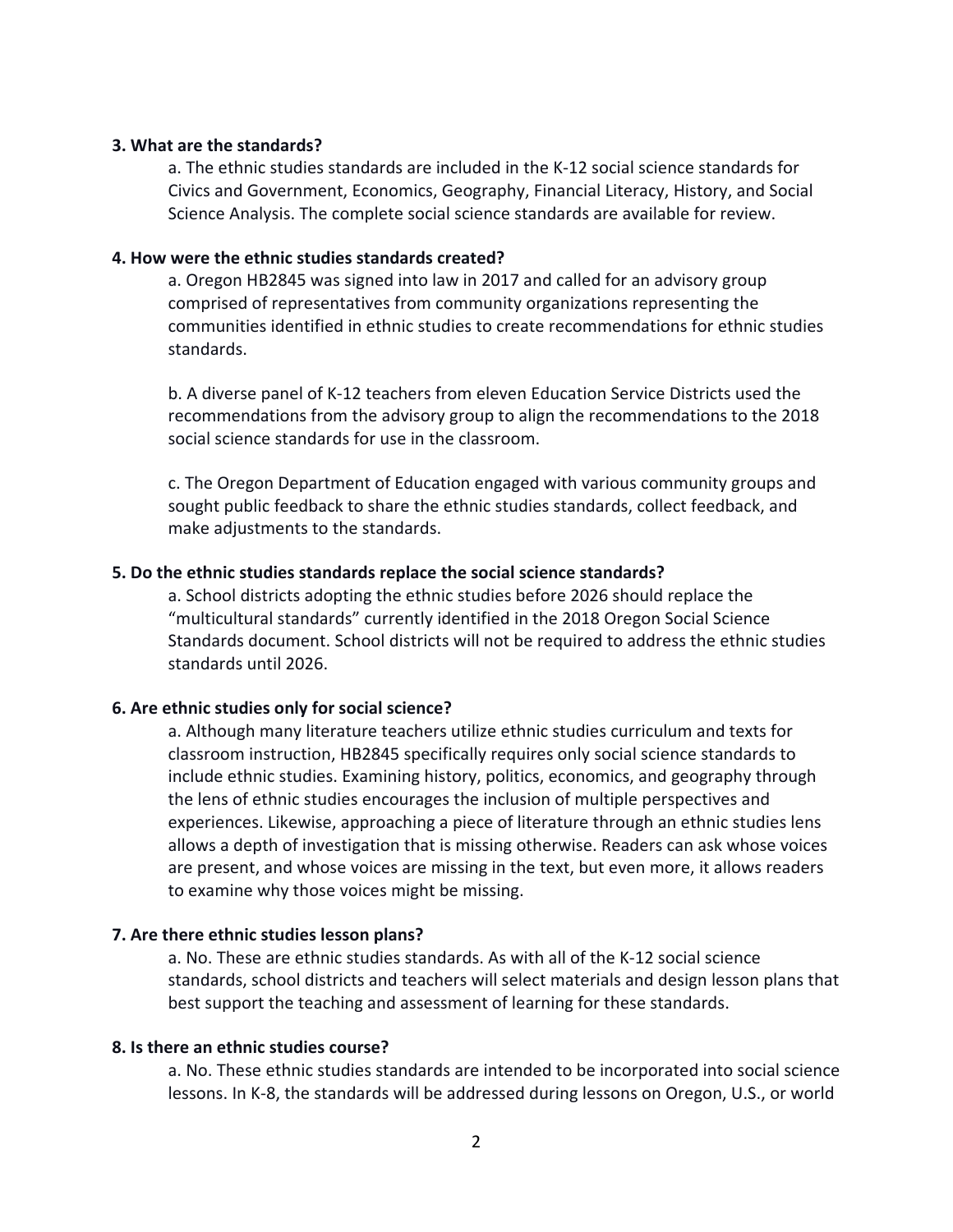history. In high school, while some schools might offer an elective based on ethnic studies, all students earning the required 3 social science credits for an Oregon diploma will have the opportunity to be assessed on all of the social science standards including the new ethnic studies standards.

# **9. Are there textbooks or other instructional materials that teachers must use to address the standards?**

a. No. The law that created ethnic studies standards did not create curriculum, lesson plans, or identify specific instructional materials. The 2018 social science standards and instructional materials adoption addressed "multicultural" standards. The revision and additions to the social science standards required by HB2845 created gaps between the 2018 recommended instructional materials and the new standards. School districts are free to identify instructional materials to supplement current instructional materials. The Oregon Department of Education is developing an Open Educational Resource webpage that will also include resources for classroom use.

# **10. What training will teachers need to teach to the standards?**

a. The adoption of new standards in any content area often requires the professional development of staff expected to teach to the new standards. Ethnic studies courses have been available in colleges and universities since the late 1960s and some social science teachers have taken coursework in ethnic studies or related areas. However, for many social science teachers, ethnic studies will require familiarity with new content. School Districts can best determine how to provide teachers with materials and training to support the successful implementation of the ethnic studies standards.

b. An ethnic studies approach to social science will often include materials, lessons, and conversations that challenge the dominant narratives familiar to students. Also, the discussion of 'hard history' or examples when people have experienced discrimination, prejudice, or other trauma requires teachers to thoughtfully approach lessons. An understanding of social and emotional learning (SEL) and how to help students manage emotions, feel, and show empathy and maintain positive relationships, is an important component of effective teaching.

c. Many teachers and professional development programs are including the principles of culturally relevant pedagogy/teaching in their approach to classroom instruction. Ethnic studies, by definition, embrace the understanding of culture as central to learning. School districts and teachers should continue training in educational practice which acknowledges, responds to, and celebrates fundamental cultures, to help offer equitable access to education for students from all cultures.

d. In 2019 Oregon passed HB2023 to align instructional materials with new social science standards. The law requires the Department of Education to provide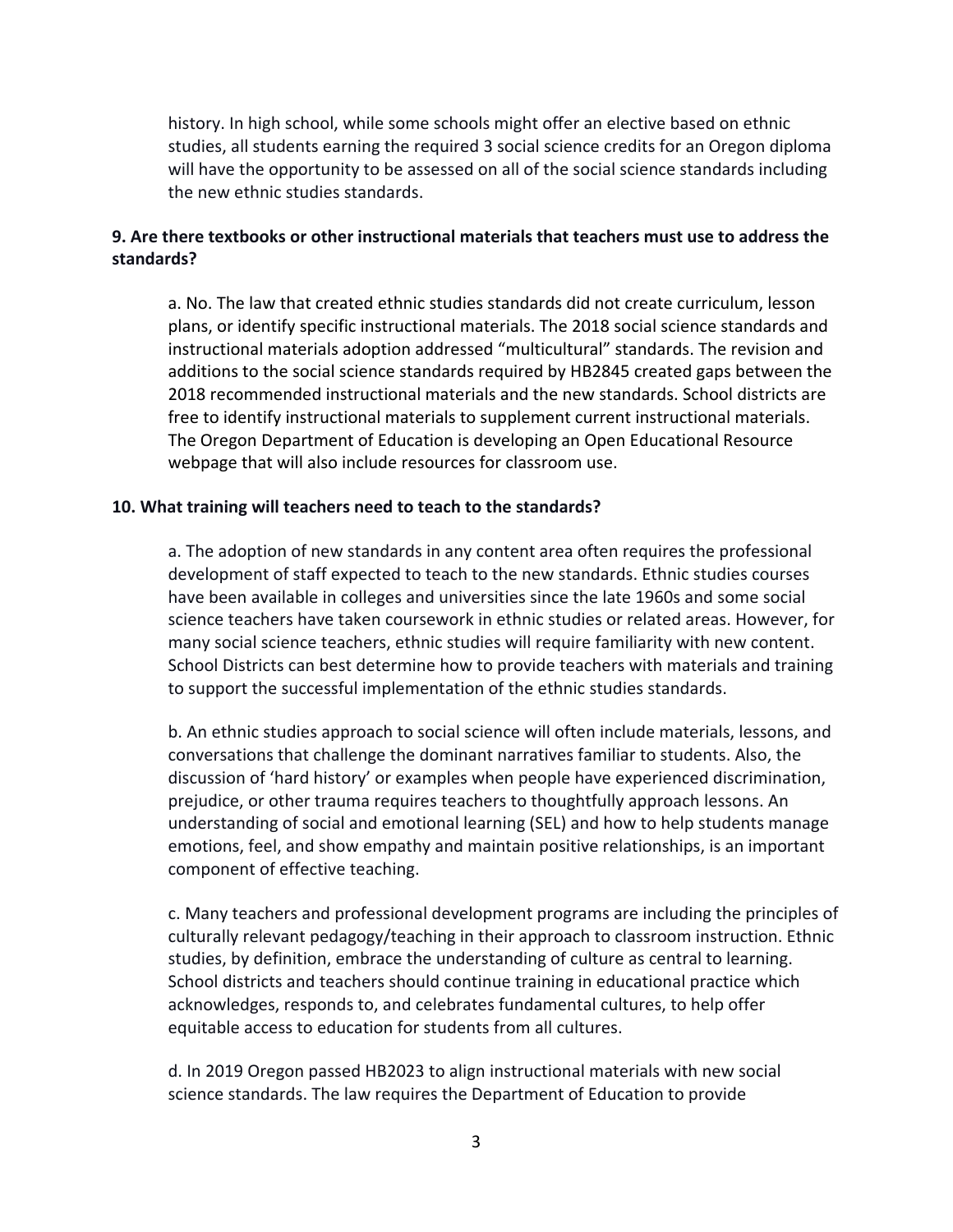professional development to teachers and administrators relating to academic content standards adopted during the 2026-2027 and 2027-2028 school years.

# **11. Are the ethnic studies anti-American?**

a. Ethnic studies seeks to elevate the perspective, contributions, and histories of individuals and groups that are often neglected in the examination of social science topics. Oregon's ethnic studies standards are inclusive of both world and U.S. history. The standards are intended to broaden the analysis of social science with the inclusion of additional voices.

b. Patriotism does not require ignoring or censoring the history of the United States. As James Baldwin reminds us, "American history is more terrible and more beautiful than anything anyone has ever said about it." Ethnic studies may require students to examine a history in which individuals or groups struggled against forces that would deny them equality, but the struggle is part of the American story.

c. In recent years, ethnic studies courses or curriculum have become a flashpoint in political debates. Some detractors of ethnic studies programs have utilized passages from a specific reading or an example of a lesson to suggest that students are only being taught a negative view of the United States or white people. As a local control state, Oregon allows school districts to select materials that best support their students in achieving the learning required by the standards. Oregon is not requiring any text or curriculum for the teaching of any social science standards including ethnic studies.

# **12. How do the ethnic studies standards align with Tribal History -Shared History and the Holocaust and other genocide guidance?**

a. In addition to ethnic studies, social science instruction is also adopting lesson plans from SB13 Tribal History-Shared History and learning concepts from SB664 Holocaust and genocide studies. The lessons and concepts of SB13 and SB664 are addressed within the social science standards.

b. As with ethnic studies, the concepts and essential understandings highlighted in Holocaust and genocide studies and Tribal History-Shared history expand the examination of state, national, and world history for the inclusion of often neglected or underrepresented individuals and groups. These are complementary additions to social science standards and instruction.

# **13. Why is there so much missing from these standards? Why are Malcolm X, Dolores Huerta, Marsha P. Johnson, Winona LaDuke, Yuri Kochiyama, and many others not named in these standards?**

a. The ethnic studies standards, like the other social science standards, avoids creating a list of notable individuals or events. While many significant events and individuals should be shared, explored, and discussed with students, the creation of a list within the standards will unintentionally miss a beloved figure or event. Curriculum decision